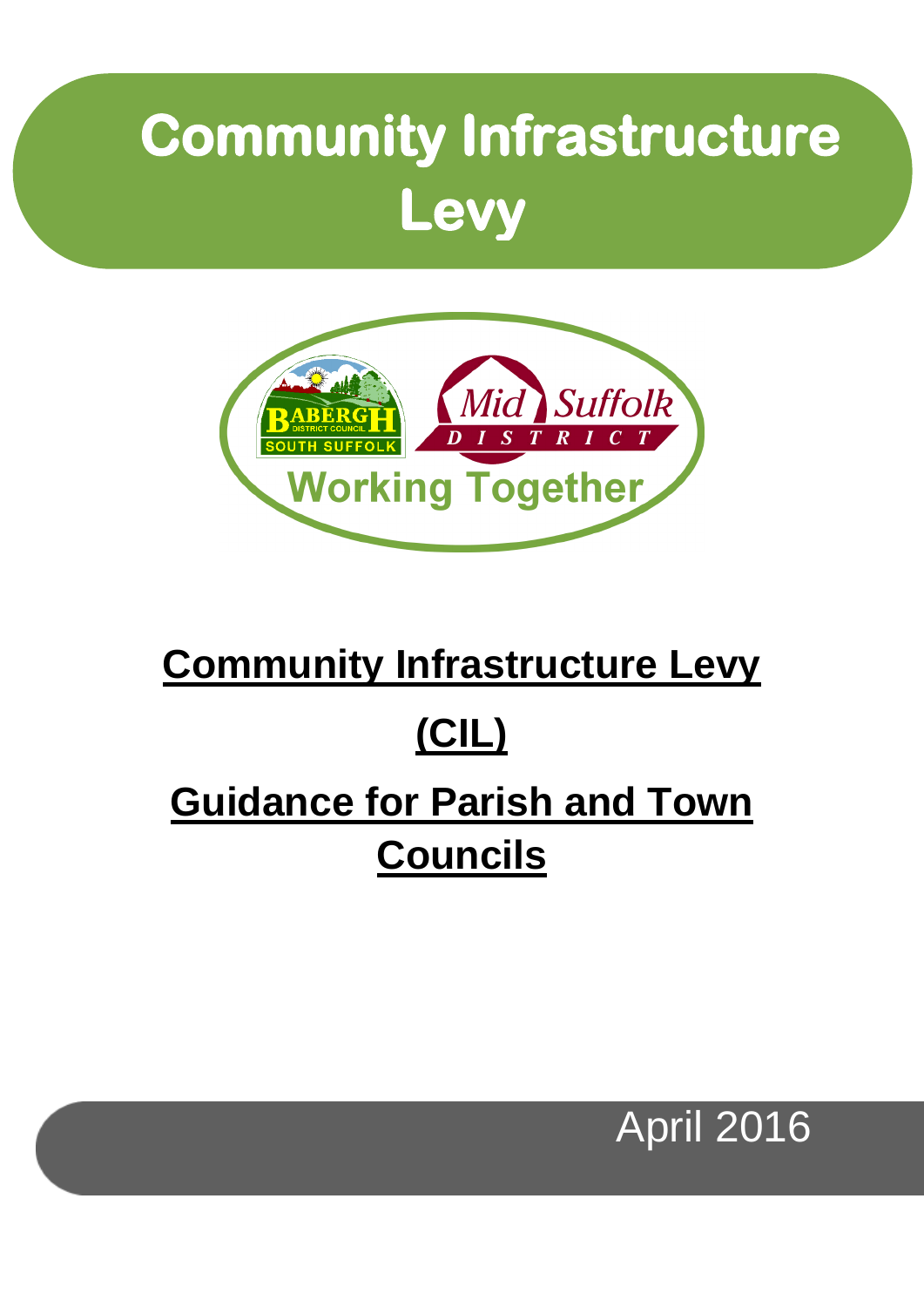#### **Introduction**

The information contained within this guide is intended to assist Town and Parish Councils within Babergh and Mid Suffolk districts to understand their responsibilities relating to Community Infrastructure Levy (CIL). In the guide PC is used to refer to both Parish and Town Councils. There is a separate section of information for nonparished areas such as Parish Meetings (PMs). Further information is available on the councils' websites and advice is available from the Babergh and Mid Suffolk Infrastructure team.

#### **Overview**

CIL is a new levy that local authorities can charge on developments in their area to ensure facilities and services in the area have capacity to keep up with new homes and to enable further sustainable growth.

The adopted CIL Charging Schedule sets out the rate per square metre for charged developments which is payable on commencement of Permitted Development as well as Planning Permission development.

A portion of CIL income is paid to PCs to be spent by the PCs on offsetting the impacts of development in the area. The PC must report on the CIL received and spent each year. The remaining CIL income is spent by the district council.

The Babergh and Mid Suffolk Infrastructure Team (I team in figures) are responsible for administering the collection of CIL, payments to PCs and district spending.

The processes of CIL income generation, payments to PCs and spending and reporting are illustrated in Figures 1 to 3 below.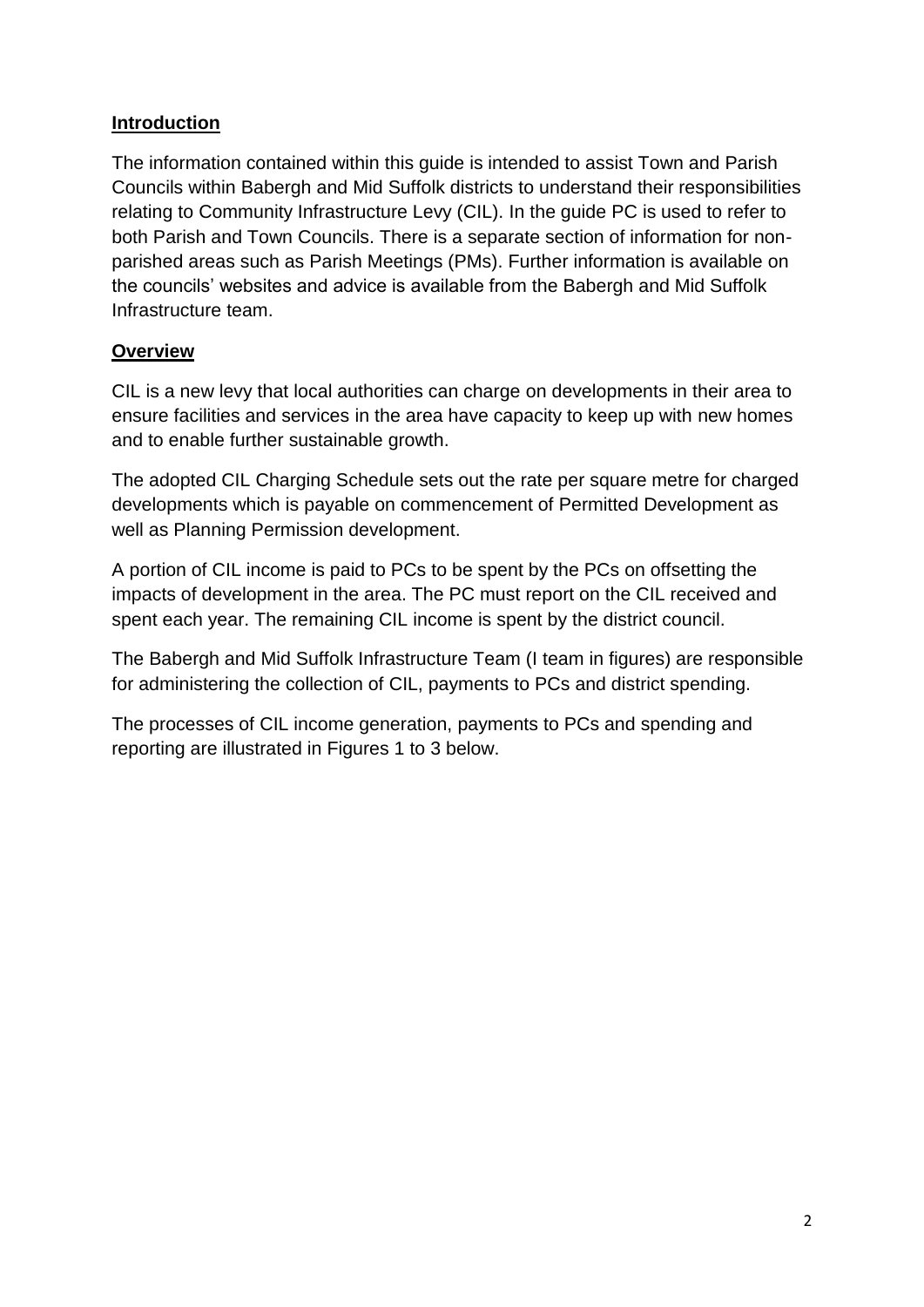



**Fig. 2 CIL income payments to PCs**

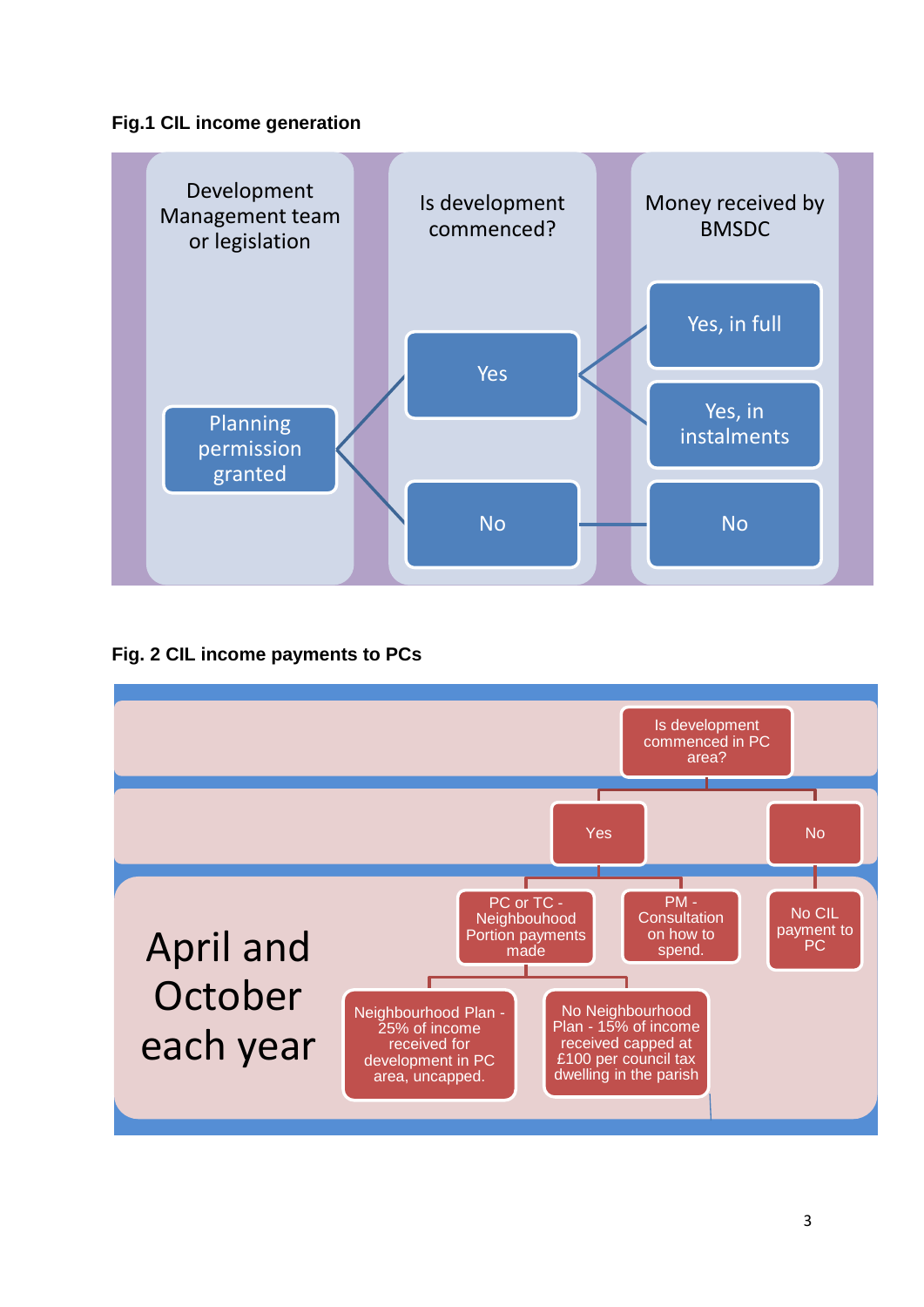



#### **How does CIL affect the Parish / Town Council?**

A proportion of CIL payments collected by the District are passed on to the PC.

The PC have a duty to spend CIL income on providing, improving, replacing, operating or maintaining infrastructure that supports the development of the PC area or anything else concerned with addressing the demands that development places on the area. PC spending is also affected by the General Power of Competence (GPC – see below).

The PC must publish a report on their CIL income and expenditure every year.

The majority of CIL income will be received as cash, however, where the CIL charge of a development is £50k or greater the District may consider accepting land as the CIL payment for a development in lieu of some or all of the CIL charge due if this would help to deliver facilities within parish areas. The PC may be invited to accept ownership of a piece of land on the condition that the land is used for infrastructure purposes. We are not currently accepting buildings or infrastructure in lieu of CIL but this may be considered in the future.

CIL payments (land and cash) are due on the commencement of development and the Infrastructure team will monitor commencement together with the Planning Enforcement team and information from the Building Control team. The PC may be asked to help with monitoring investigations by answering questions about development in their area.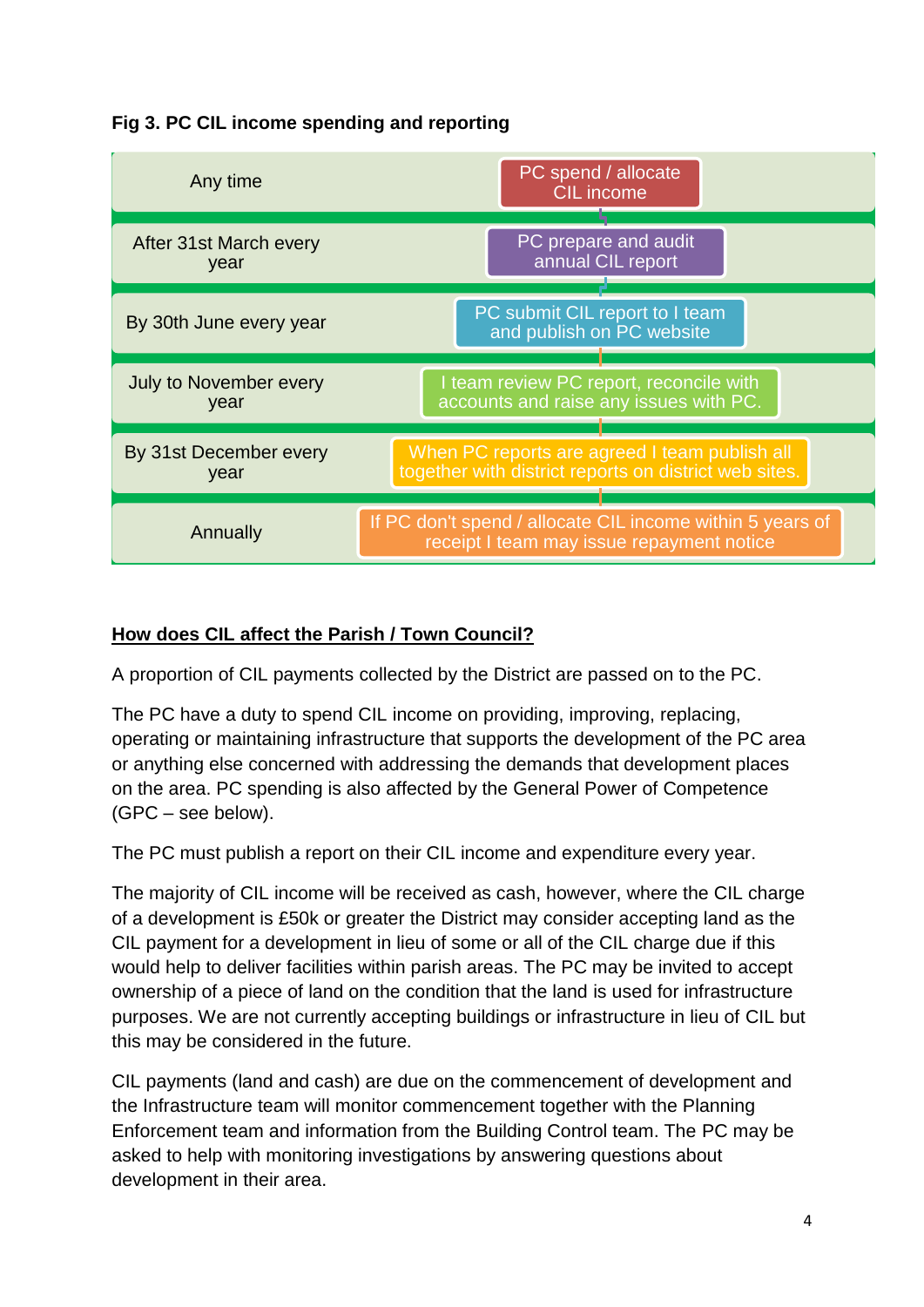#### **How much CIL money will the Parish / Town Council receive?**

The amount passed on depends on the income received by the District which in turn depends on whether there has been development granted and commenced in the PC's area and if all or any part of that development is granted exemption or relief from some / all of the CIL charge. The amount is also dependent on the presence of a Neighbourhood Plan and the number of dwellings in the area. Figure 4 below shows average incomes.

If no income has been received by the Districts for development commenced in the PC's area then no CIL payments are passed to the PC.

If development has been commenced in the area and there is a Neighbourhood Plan 25% of CIL will be passed on, otherwise 15% will be passed on capped at £100 per council tax dwelling in the PC's area, multiplied by the index figure for the year.

Where the CIL charge of a development is £50k or greater or the planning permission is phased the CIL payments may be made in instalments or phases meaning the total charge may be collected over a period of time. On the basis of other authorities' experience it is also likely that CIL income will not become steady until around year 3 of charging. This will all affect the amount of income received within a period and passed on to the PC.

The PC may choose not to receive CIL and must notify the Infrastructure Team of this decision. In such cases the District will spend the CIL income on the PCs behalf and in consultation with the PC.

| <b>Type of development</b> | <b>Average CIL charge</b> | 15% / 25% PC payment          |
|----------------------------|---------------------------|-------------------------------|
| 1 x average Size 3 bed     | £4,500.00                 | Up to £675.00 / £1125.00      |
| dwelling in low zone       |                           |                               |
| 1 x average size 3 bed     | £10,465.00                | Up to £1569.75 / £2616.25     |
| dwelling in High Zone      |                           |                               |
| 30 x average size 3 bed    | £135,000.00               | Up to £20,250.00 / £33,750.00 |
| dwellings in low zone      |                           |                               |
| 30 x average size 3 bed    | £313,950.00               | Up to £47092.50 / £78487.50   |
| dwellings in high zone     |                           |                               |
| 100sqm extension to A1     | £10,000.00                | Up to £1,500.00 / £2,500.00   |
| convenience retail shop    |                           |                               |

|  |  |  | Fig. 4 Average CIL incomes (assuming no exemption or relief) |  |
|--|--|--|--------------------------------------------------------------|--|
|  |  |  |                                                              |  |

#### **When and how will the Parish / Town Council receive CIL monies?**

CIL payments to PCs are paid twice a year for the preceding 6 months' income in the same way as precepts. CIL income received between  $1<sup>st</sup>$  April and  $30<sup>th</sup>$  September will be paid by 28<sup>th</sup> October and CIL income received between 1<sup>st</sup> October and 31<sup>st</sup> March will be paid by 28<sup>th</sup> April.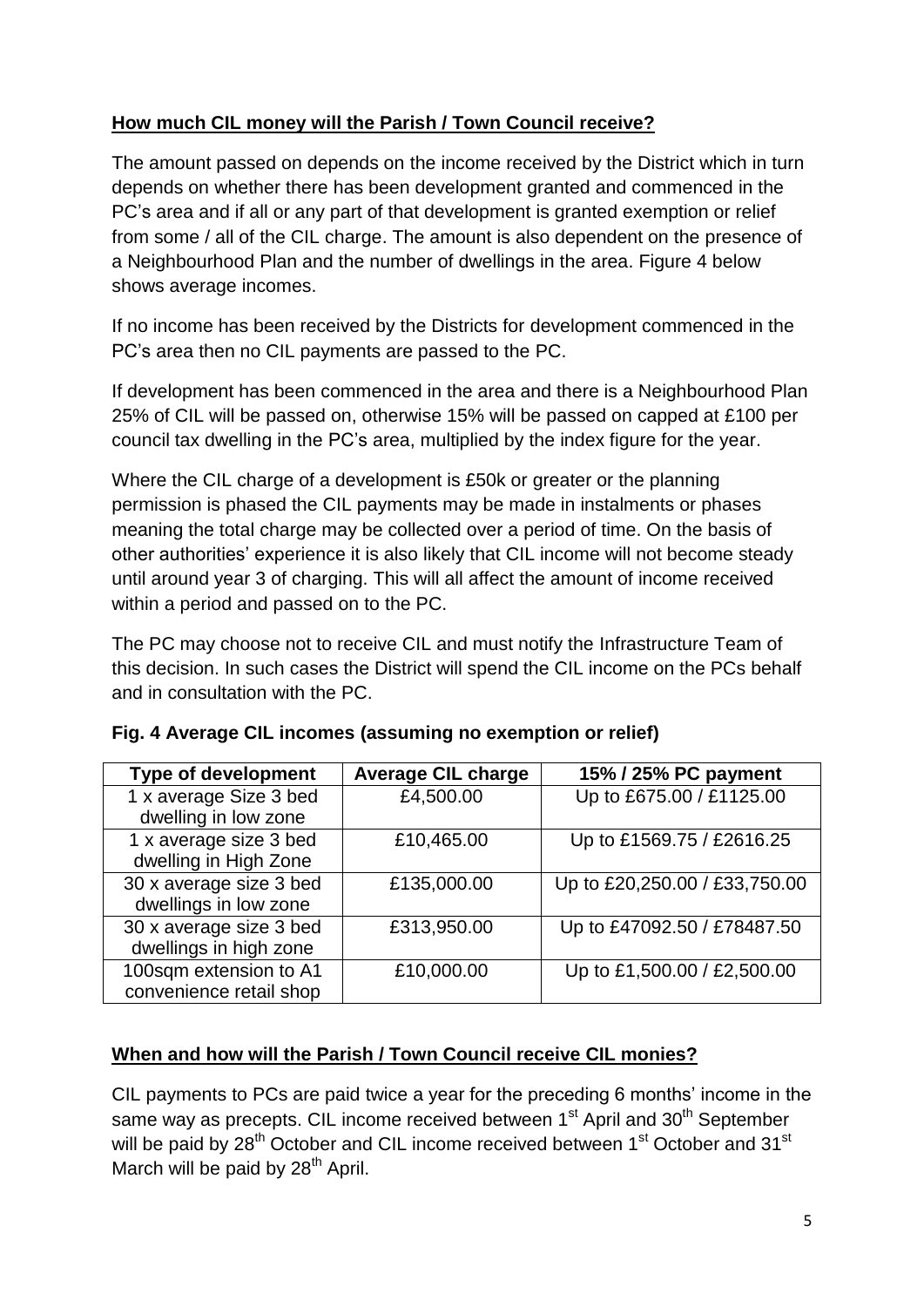The Infrastructure team will record income in each parish as it is received and will instruct the Finance Team to pay each PC 15% or 25% respectively of the cumulated amount.

The PC may agree an alternative timetable for CIL payments with the Infrastructure team.

#### **What does the Parish / Town Council need to do?**

#### Spending:

The CIL Regulations 2010 as amended state that the PC must spend the CIL income they received from the District on:

- The provision, improvement, replacement, operation or maintenance of infrastructure; or
- Anything else that is concerned with addressing the demands that development places on an area.

Providing CIL is spent in accordance with the above CIL monies may be used to provide seed or match funding with other income streams and / or may be spent collaboratively with other parish councils, community interest companies or other providers to make the most efficient use of funding to benefit the community.

Babergh and Mid Suffolk suggest that PCs consider preparing a Parish Infrastructure Investment Plan (PIIP) to inform their spending decisions. Proportionate to the size of the community and anticipated levels of development within the area a PIIP may help PCs to audit existing facilities within the locality, capture opinion on the needs and wants of residents and identify opportunities for collaborative spending with other groups, PCs, etc. to achieve the best use of funding sources for the benefit of the community.

If shared with the Infrastructure team, PIIPs will also help the Districts to gather information about how the communities access facilities and to make decisions on how best to spend the District portion of CIL income to mitigate the impacts of development, improve facilities for the community and enable further sustainable growth where appropriate.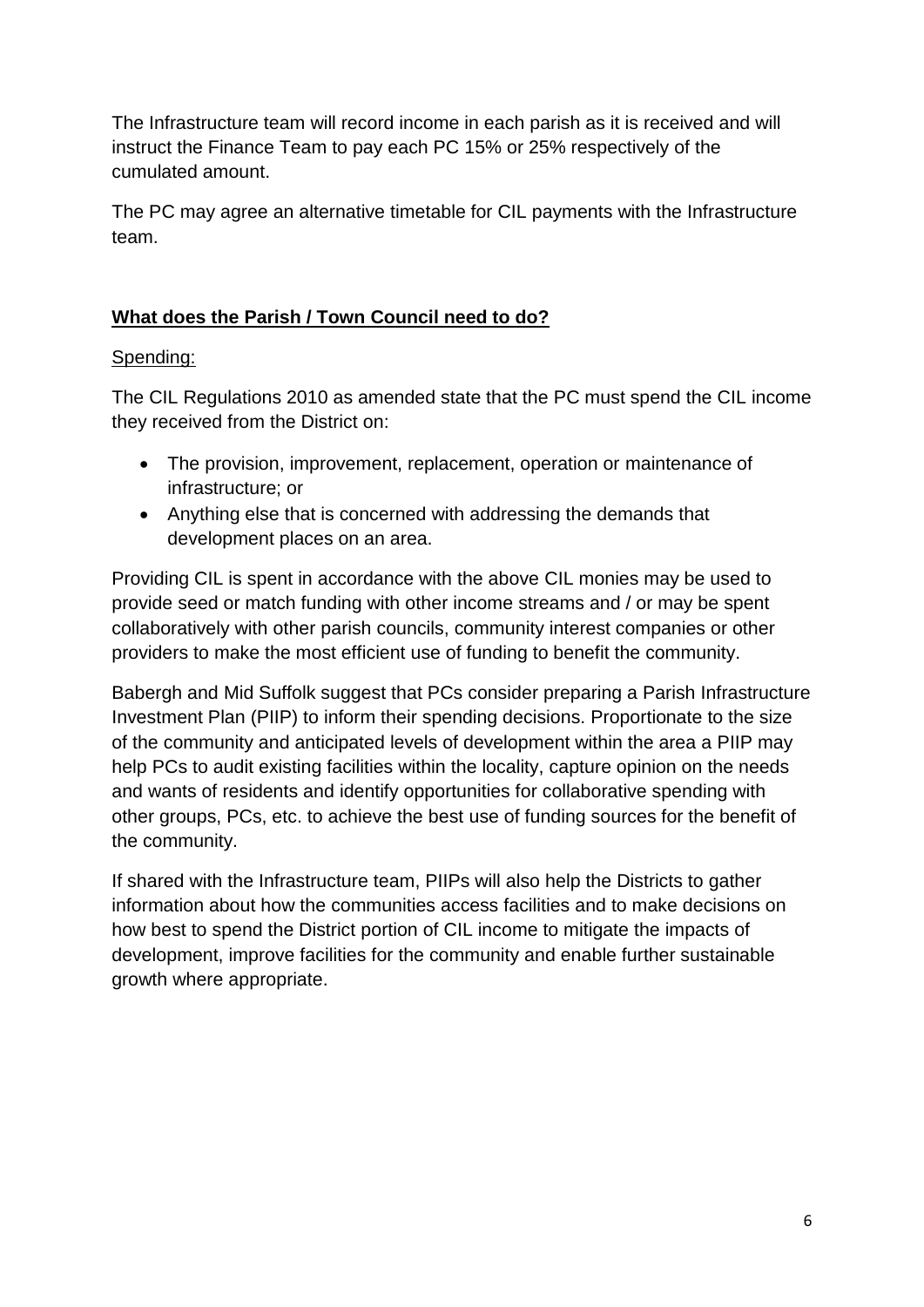#### Reporting:

The PC must record all carried over CIL, CIL receipts and expenditure for each year.

The PC must prepare an annual CIL report for each financial year (the 12 months ending 31<sup>st</sup> March) they receive CIL detailing:

- CIL receipts
- CIL expenditure
- A summary of items on which CIL has been spent
- The amount spent on each item.
- The amount of any CIL repaid following a repayment notice.
- The amount of CIL retained at the end of the year.
- The amount of CIL from previous years retained at the end of the year.

The report must comply with accounting and audit procedures as set out in Governance and Accountability for Smaller Authorities in England, NALC (March 2016).

A template for CIL reporting and an example of a completed report are included at Appendix A.

The PC must publish the report on their website, or on the Babergh and Mid Suffolk website if the PC doesn't have its own website, and the PC must send a copy of the report to the Infrastructure team.

We ask that the PC reports are received no later than  $30<sup>th</sup>$  June following the reported year to enable the Infrastructure team to review and publish all PC reports together with the Districts reports by the statutory deadline of 31<sup>st</sup> December.

#### Other:

The PC must notify the Infrastructure team as soon as possible if it decides not to receive CIL.

If the PC receives a repayment notice the PC must respond as required and send the mis/un-spent CIL back to the District as directed. In this instance the District will spend the returned CIL income on behalf of the PC.

When the PC become aware of development having commenced in their area they may want to notify the Infrastructure team to help with monitoring.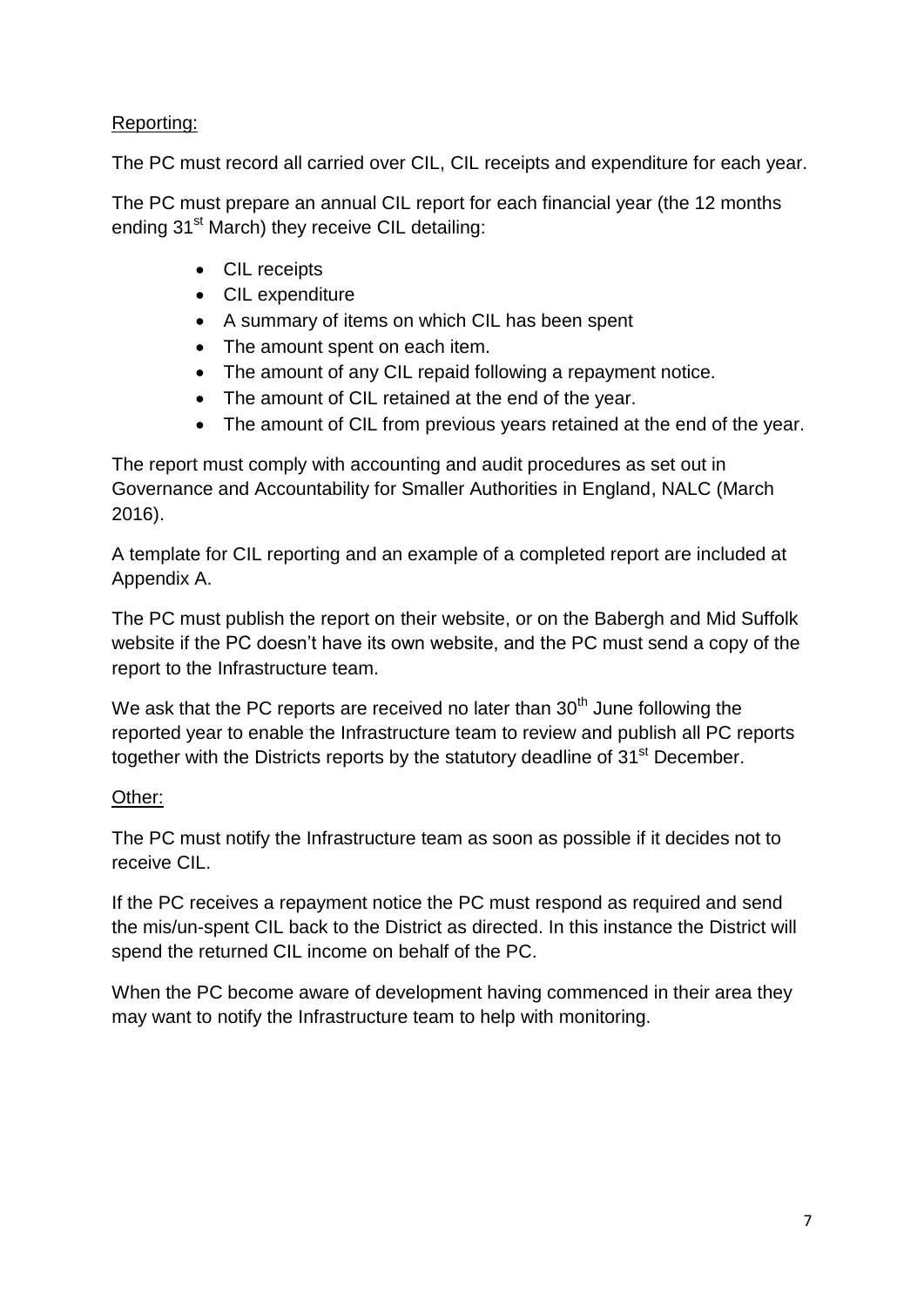#### **How does the General Power of Competence (GPC) affect CIL spending by the Parish / Town council?**

PCs that have a GPC will be able to spend CIL receipts on all the infrastructure items that non GPC local councils can spend CIL receipts on, as detailed in Appendix B, and will also be able to rely on the exercise of the GPC to fund wider strategic infrastructure. For example, providing new roads or new or extended school, libraries or doctors surgeries or providing affordable housing or village shops, gyms or cafés or funding or part funding a PCSO or a Community Warden etc. - so long as such expenditure can properly be said to relate to the provision, improvement, replacement, operation or maintenance of infrastructure or assists in addressing the demands that development places on the area.

Where a PC does not have a GPC, this will restrict the use of CIL funds to infrastructure or other matters which it has a statutory power to provide, maintain or improve, as set out in Appendix B. Although fairly extensive, the only way that CIL receipts in a PC area without a GPC can be used to fund strategic infrastructure, is for the PC to work closely with the District (as the National Planning Policy Framework requires) to agree infrastructure priorities (i.e. as set out in a Local Investment Plan and Programme). The District could then retain CIL receipts to spend on specific agreed infrastructure item/s. This could include infrastructure outside the PCs statutory remit and/or outside the Council's geographic boundary, for example the provision of a new road.

#### **What if the Parish / Town Council mis-spend or do not spend their CIL income?**

If the PC mis-spends CIL income, i.e. if it has not spent CIL in accordance with the CIL Regulations the Infrastructure team will send the PC a repayment notice for the mis-spent funds. The PC must repay the amount specified in the notice to the District.

If the PC do not spend their CIL within 5 years of receipt the Infrastructure team may send the PC a repayment notice and the District will spend the CIL income on their behalf and in consultation with the PC. Exceptions may be made if the PC can show they have allocated their CIL income to a particular project for which they are accumulating funds before spending.

If the PC is unable to repay the amount specified in the repayment notice the Infrastructure team will recover the amount from future CIL income the PC are due to receive.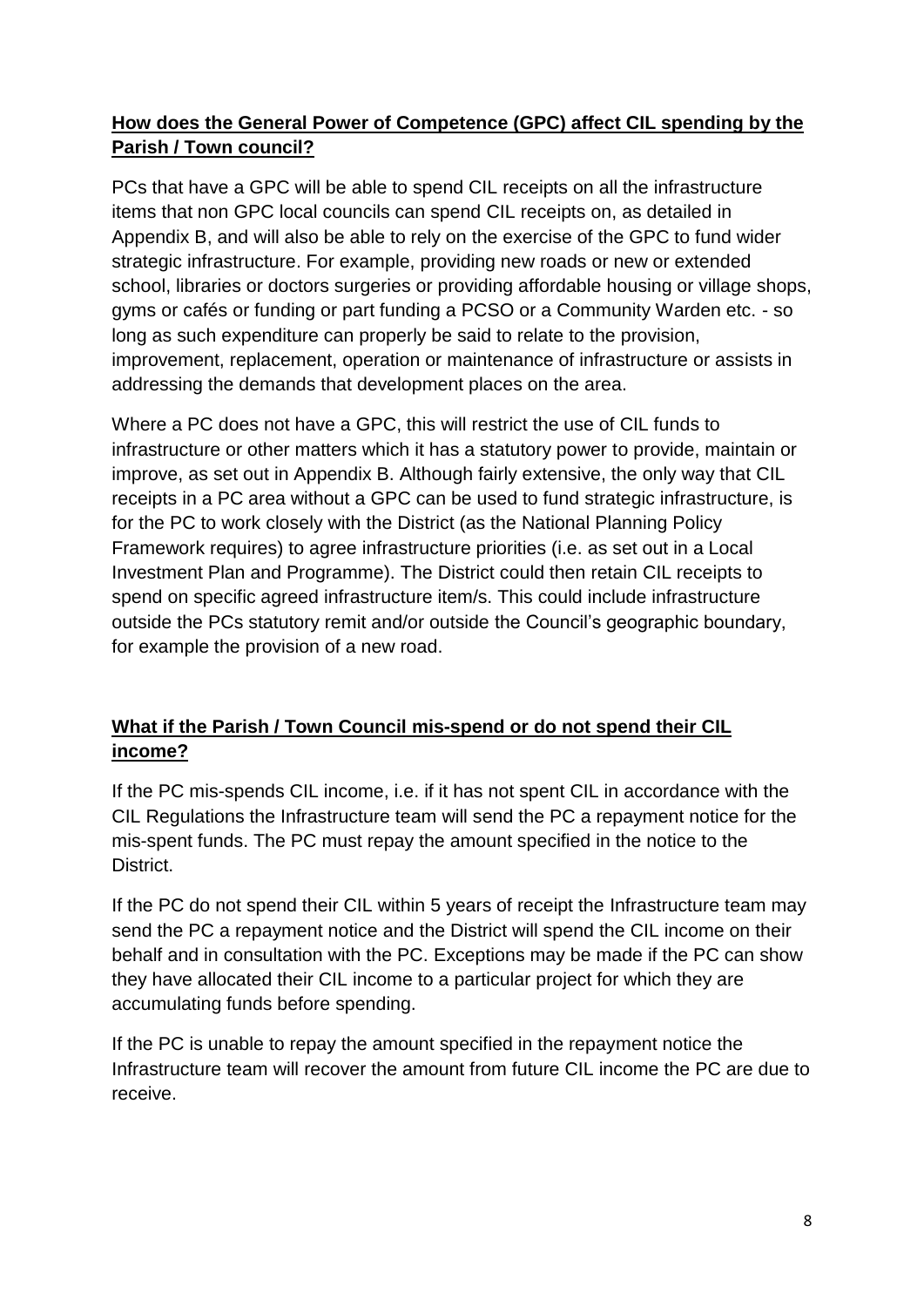#### **How does CIL affect non-parished areas?**

The CIL Regulations 2010 as amended set out the procedures for payments to 'local councils' which applies to Town and Parish Council's only. In areas where there is no PC (i.e. areas with a Parish Meeting) the District will spend the 15% / 25% 'parish' CIL income collected within the non-parished area on behalf of the community and in consultation with the Parish Meeting, Ward Member and any other relevant parties.

#### **What do the BMSDC Infrastructure Team do?**

The Infrastructure team is responsible for collecting, administering, monitoring and enforcing developer contributions secured through s106 and CIL. This includes calculating the amount of CIL payable on individual developments, monitoring commencement of development and payment of CIL and calculating the amount of CIL to be passed on to PCs.

Together with other Babergh and Mid Suffolk officers the Infrastructure team are available to support and advise PCs in the discharge of their CIL responsibilities.

The Infrastructure team can be contacted by email: [infrastructure@baberghmidsuffolk.gov.uk](mailto:infrastructure@baberghmidsuffolk.gov.uk)

Phone: 01449 724563

And there is more information about CIL on our websites:

**[CIL in Babergh](http://www.babergh.gov.uk/planning-and-building/community-infrastructure-levy-cil-in-babergh-2/)** and **[CIL in Mid Suffolk](http://www.midsuffolk.gov.uk/planning-and-building/community-infrastructure-levy-cil-in-mid-suffolk-2/)**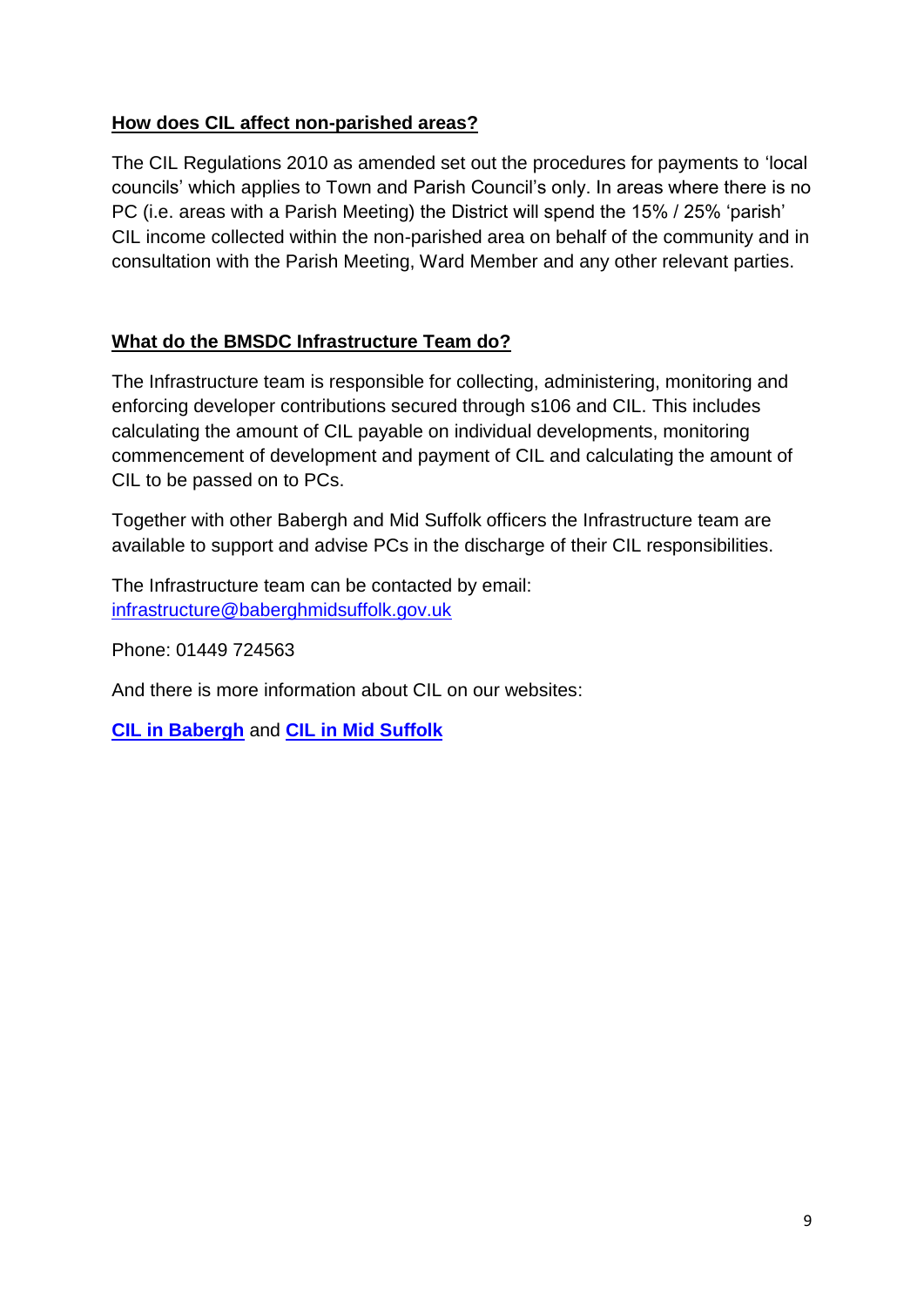#### **Appendix A - Parish CIL reporting template and example report**

#### **Parish:**

**Reporting Year 1 April \_\_\_\_\_ to 31 March \_\_\_\_\_**

|              | Total CIL retained at year end (A+B-C-D)          |  |
|--------------|---------------------------------------------------|--|
|              |                                                   |  |
|              | Total CIL repaid following a repayment notice     |  |
|              | Total CIL spent (expenditure)                     |  |
| B I          | Total CIL income received (receipts)              |  |
| $\mathsf{A}$ | Total CIL income carried over from previous years |  |

#### **CIL expenditure**

| <b>Item / Purpose</b> | <b>Amount spent</b> |
|-----------------------|---------------------|
|                       |                     |
|                       |                     |
|                       |                     |
|                       |                     |
|                       |                     |
|                       |                     |
|                       |                     |
|                       |                     |
|                       |                     |
|                       |                     |
|                       |                     |
|                       |                     |
|                       |                     |
|                       |                     |
| <b>Total spent</b>    | £                   |

Signed: Position:

Verified:Position:

Publish on PC website and send copy to the BMSDC Infrastructure Team no later than  $30<sup>th</sup>$  June following the reported year.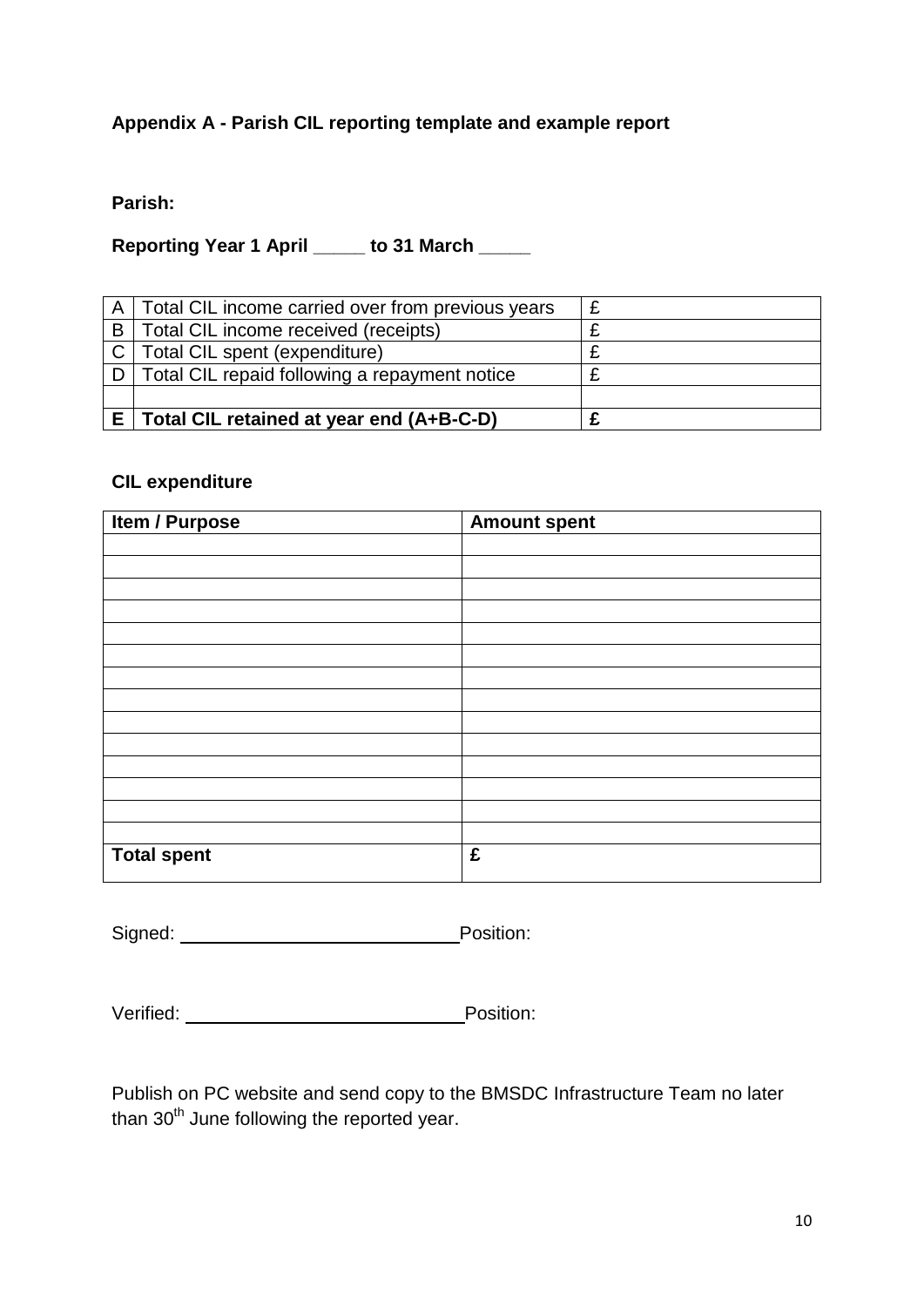#### **Parish: Example Parish Council**

#### **Reporting Year 1 April 2015 to 31 March 2016**

|     | A   Total CIL income carried over from previous years | £5,000.00  |
|-----|-------------------------------------------------------|------------|
| B I | Total CIL income received (receipts)                  | £20,250.00 |
|     | C   Total CIL spent (expenditure)                     | £23,000.00 |
|     | D   Total CIL repaid following a repayment notice     | £0.00      |
|     |                                                       |            |
|     | Total CIL retained at year end (A+B-C-D)              | £2,250.00  |

#### **CIL expenditure**

| <b>Item / Purpose</b>        | <b>Amount spent</b> |
|------------------------------|---------------------|
| Vehicle activated speed sign | £3000.00            |
| Extension of play area       | £20,000.00          |
|                              |                     |
|                              |                     |
|                              |                     |
|                              |                     |
|                              |                     |
|                              |                     |
|                              |                     |
|                              |                     |
|                              |                     |
|                              |                     |
|                              |                     |
|                              |                     |
| <b>Total spent</b>           | £23,000.00          |

| Signed:<br><b>Example parish clerk</b> | <b>Position: Clerk</b> |
|----------------------------------------|------------------------|
|----------------------------------------|------------------------|

|  | Verified: | <b>Example parish chairperson</b> | <b>Position: Chairperson</b> |
|--|-----------|-----------------------------------|------------------------------|
|--|-----------|-----------------------------------|------------------------------|

Publish on PC website and send copy to the BMSDC Infrastructure Team no later than 30<sup>th</sup> June following the reported year.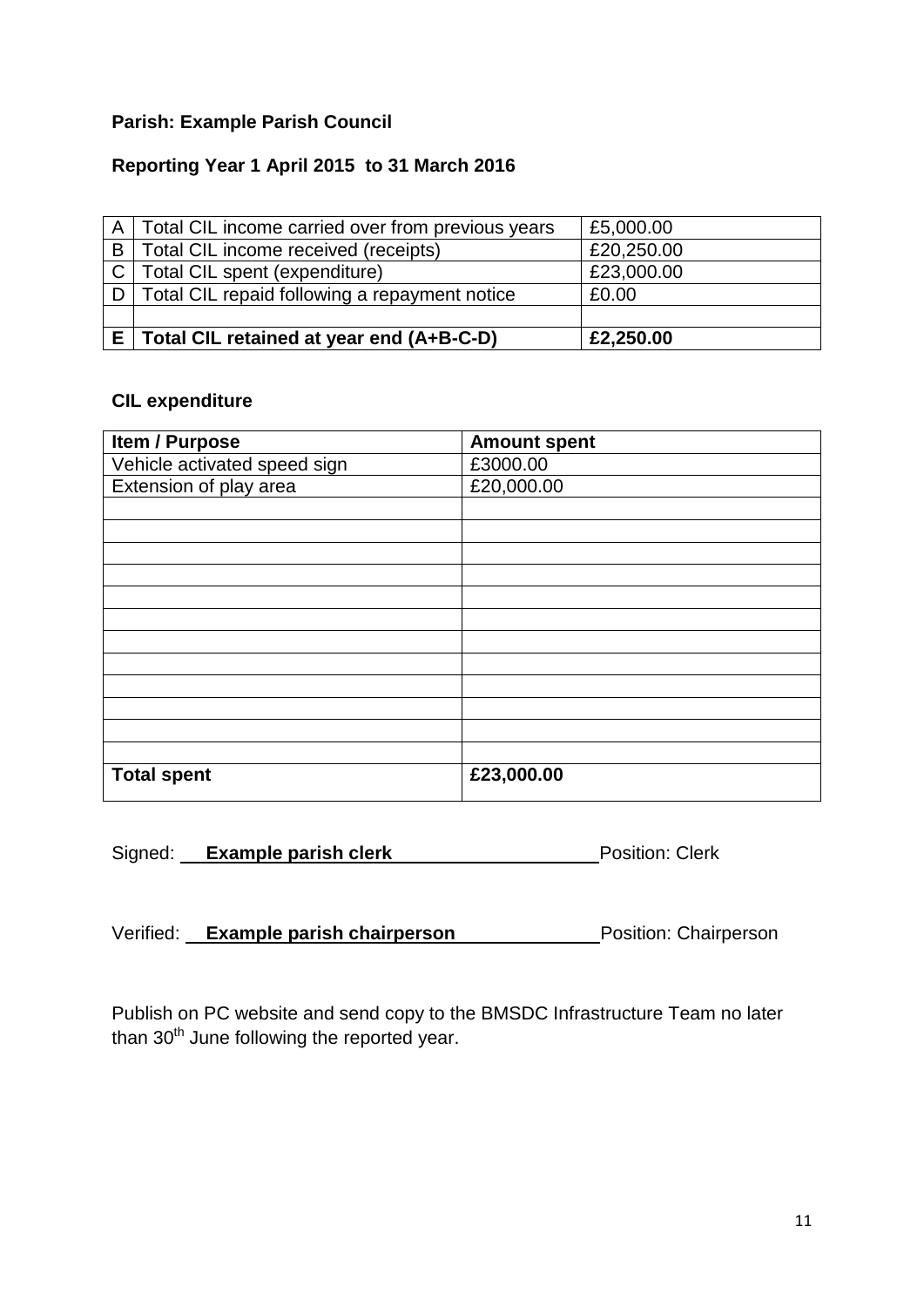#### **Appendix B –Infrastructure items which can be provided or maintained by Parish Councils (not exhaustive)**

| <b>Infrastructure Type</b>        | <b>Power &amp; Duty</b>      | <b>Statutory Provision</b>          |
|-----------------------------------|------------------------------|-------------------------------------|
| Allotments                        | Provision of allotments      | Small Holding and                   |
|                                   |                              | <b>Allotments Act 1908</b>          |
|                                   |                              | s.23                                |
| <b>Burial Grounds; cemeteries</b> | Power to acquire and         | Open Spaces Act 1906 ss.9           |
| and crematoria                    | maintain;                    | & 10;                               |
|                                   | Power to provide             | Local Government Act (LGA)          |
|                                   | Power to agree to maintain   | 1972 s.214                          |
|                                   | monuments and memorials      | <b>Parish Councils and Burial</b>   |
|                                   |                              | <b>Authorities (Miscellaneous</b>   |
|                                   |                              | Provisions) Act 1970, s.1           |
| <b>Bins</b>                       | Provision of litter bins     | Litter Act 1983 ss. 5,6             |
| <b>Bus Shelters</b>               | Power to provide             | <b>Local Government</b>             |
|                                   |                              | (Miscellaneous Provision)           |
|                                   |                              | Act 1953 s.4                        |
| <b>Clock</b>                      | Power to provide public      | Parish Councils Act 1957,           |
|                                   | clock                        | s.2                                 |
| <b>Closed Church Yards</b>        | Power to maintain            | LGA 1972, s.215                     |
| Commons and common                | Power in relation to         | Inclosure Act 1845; small           |
| pastures                          | inclosure, regulation and    | <b>Holdings and Allotments Act</b>  |
|                                   | management and providing     | 1908, s.34                          |
|                                   | common pasture               |                                     |
| <b>Conference facilities</b>      | Power to provide             | LGA 1972 s.144                      |
| <b>Community Centres</b>          | Power to provide and equip   | <b>Local Government</b>             |
|                                   | building for use of clubs    | (Miscellaneous Provisions)          |
|                                   | (sport/social/educational);  | Act 1976 s.19                       |
|                                   | Power to acquire, provide    | LGA 1972, s.133                     |
|                                   | and furnish community        |                                     |
|                                   | building                     |                                     |
| <b>Crime Prevention</b>           | Power to spend money on      | <b>Local Government and</b>         |
|                                   | crime prevention             | Rating Act 1997, s.31               |
| Drainage                          | Power to deal with ponds     | Public Health Act 1936 s.260        |
|                                   | and ditches                  |                                     |
| Entertainment and the Arts        | Provision of entertainment   | LGA 1972 s.145                      |
| <b>Highways</b>                   | Power to repair and maintain | Highways Act 1980 ss.43 &           |
|                                   | public footpaths and         | 50                                  |
|                                   | bridleways                   | Parish Councils Act 1957            |
|                                   | Power to light roads and     | s.3; Highways Act 1980,             |
|                                   | public places                | s.301                               |
|                                   | Power to provide parking     | <b>Road Traffic Regulations Act</b> |
|                                   | places for vehicles, bikes,  | 1984 ss.57,63                       |
|                                   | and motorbikes               | Highways Act 1980 ss.30,            |
|                                   | Power to enter into          | 72                                  |
|                                   | agreement as to dedication   | Parish Councils Act 1957 s.1        |